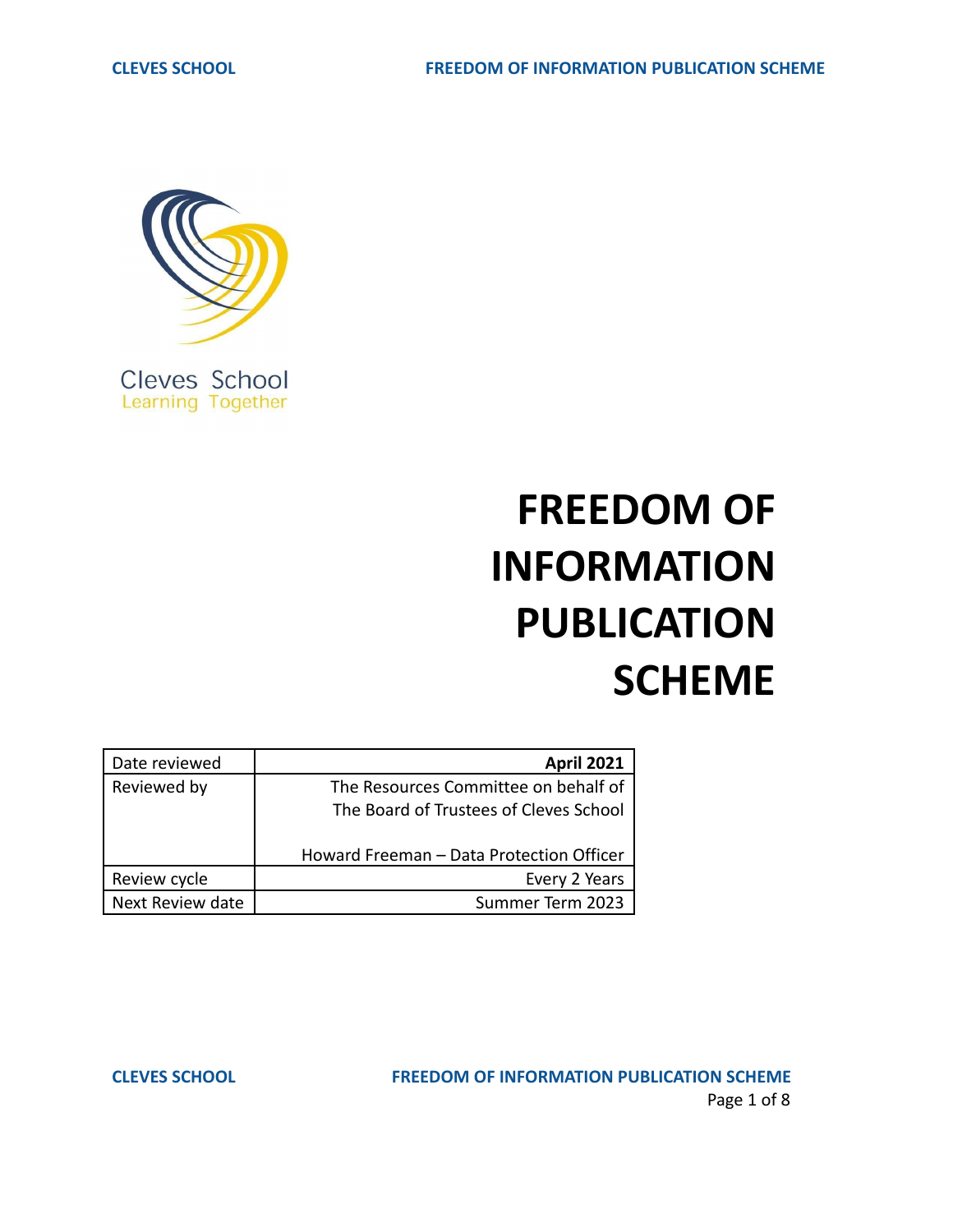# **FREEDOM OF INFORMATION PUBLICATION SCHEME**

#### **Introduction**

The Freedom of Information Act 2000 (FOIA) requires that public authorities, including academies and maintained schools, should be clear and proactive about the information they will make publicly available through the production of a publication scheme.

#### **Freedom of information publication scheme**

Cleves School has adopted the model publication scheme prepared and approved by the Information Commissioner. This is reproduced in Appendix I of this document and can be viewed in its original form at

[https://ico.org.uk/media/for-organisations/documents/1153/model-publication-scheme.](https://ico.org.uk/media/for-organisations/documents/1153/model-publication-scheme.pdf) [pdf](https://ico.org.uk/media/for-organisations/documents/1153/model-publication-scheme.pdf)

#### **Classes of information published**

The publication scheme specifies 7 categorisations or 'classes' of information:

- 1. Who we are and what we do
- 2. What we spend and how we spend it
- 3. What our priorities are and how we are doing
- 4. How we make decisions
- 5. Our policies and procedures
- 6. Lists and registers
- 7. The services we offer

#### **Information guide**

Appendix II contains a guide to information that Cleves School makes available under these 7 classes, how this information can be obtained, and whether any charges will apply.

#### **How to request information**

If a paper copy of any of the documents within the scheme is required, the enquirer should contact the school by letter, email, or fax, stating their name and correspondence address, and describing the information required. Contact details are as follows:

Postal address: Cleves School, Oatlands Avenue, Weybridge KT13 9TS Email: info@cleves.co.uk

To assist in processing requests quickly, correspondence should be marked "Publication Scheme Request". Requests will be dealt with within 20 days (excluding school holidays) Some information may only be available for inspection; in this case an appointment must be made in advance.

#### **Charging for information requests**

**CLEVES SCHOOL FREEDOM OF INFORMATION PUBLICATION SCHEME** Page 2 of 8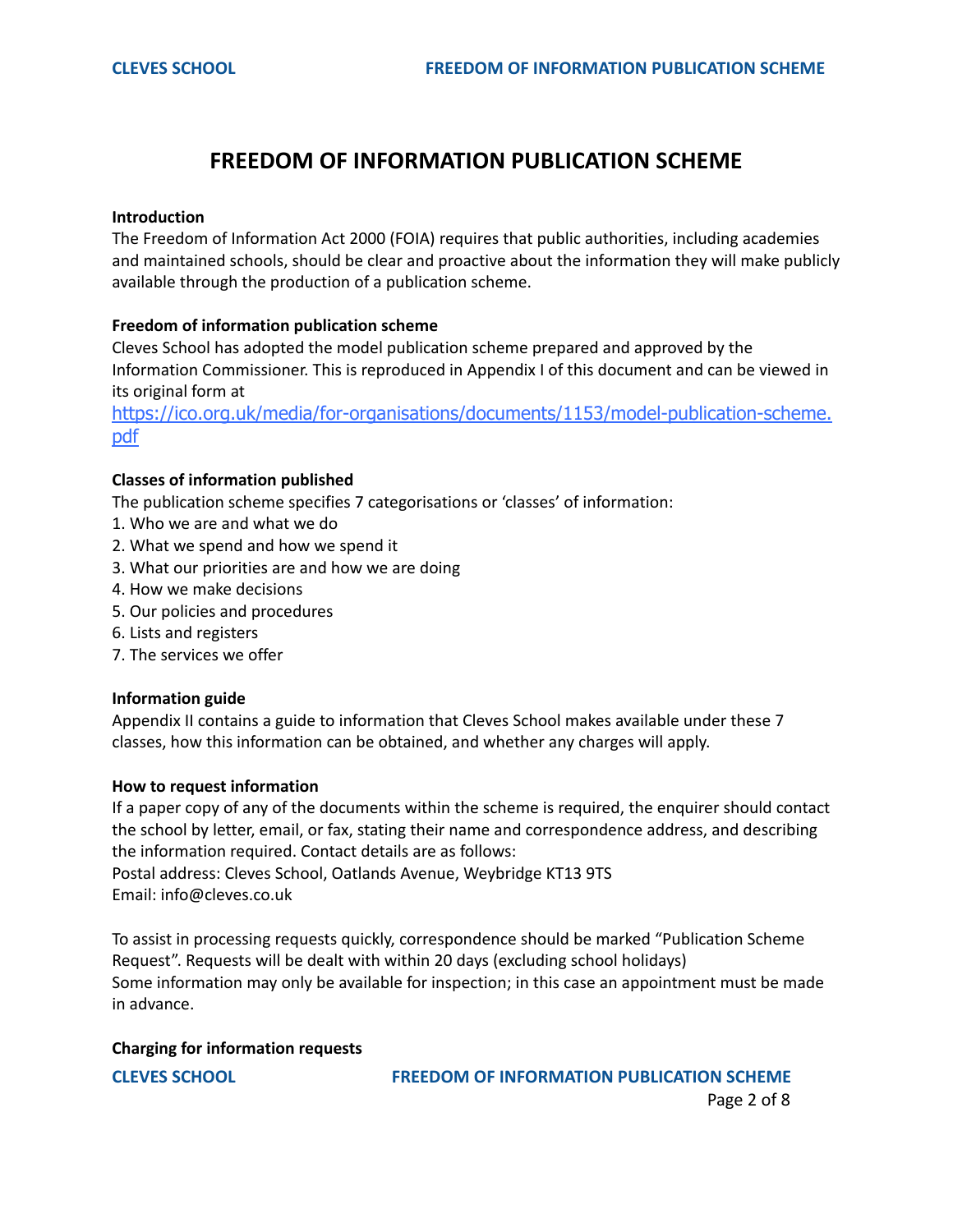Information which is published and accessed on the school's website will be provided free of charge. Charges may be made if we have to do a significant amount of photocopying or printing. We also reserve the right to charge postal costs.

Photocopying is charged at 2p per copy (monochrome) and 14p per copy (colour).

Postage is charged at Royal Mail 2nd class rates.

If we do need to make a charge we will notify the enquirer before proceeding with their request.

### **Information which cannot be made public**

Some information, including personal data, will not be made available under this publication scheme. This includes information which is protected from disclosure by law, information in draft form and information that is no longer readily available, for example where it is contained in files which have been placed in archive storage.

#### **Monitoring and review**

The publication scheme covers information already published and information that is to be published in the future. Periodic reviews of our publishable material will be conducted, at least every 2 years, to ensure that the information guide in Appendix II remains up to date. The model publication scheme will be updated if any changes are made by the ICO.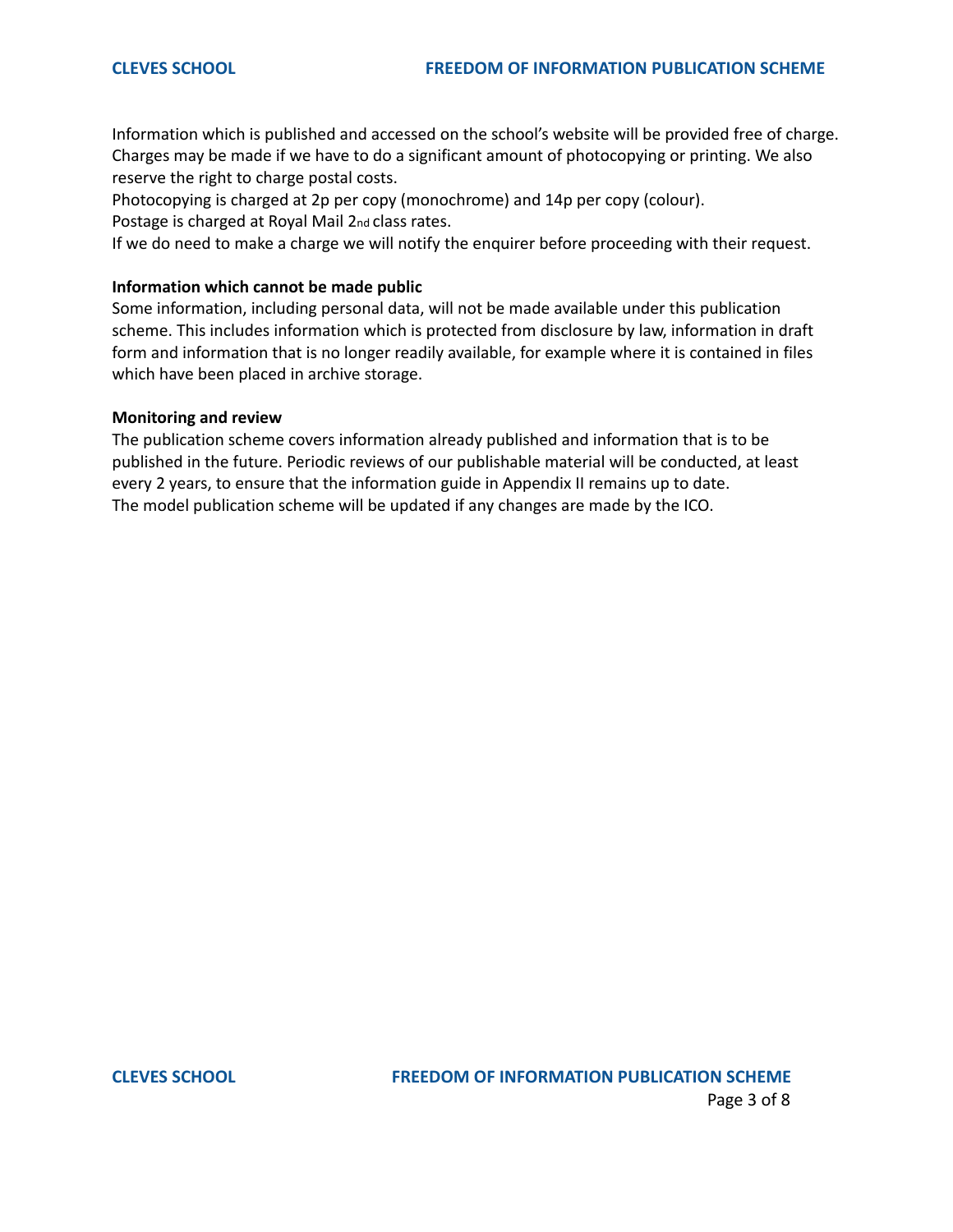### **Appendix I Model Publication Scheme (ICO)**

#### Freedom of Information Act

This publication scheme commits an authority to make information available to the public as part of its normal business activities. The information covered is included in the classes of information mentioned below, where this information is held by the authority. Additional assistance is provided to the definition of these classes in sector specific guidance manuals issued by the Information Commissioner.

#### **The scheme commits an authority:**

- To proactively publish or otherwise make available as a matter of routine, information, including environmental information, which is held by the authority and falls within the classifications below.
- To specify the information which is held by the authority and falls within the classifications below.
- To proactively publish or otherwise make available as a matter of routine, information in line with the statements contained within this scheme.
- To produce and publish the methods by which the specific information is made routinely available so that it can be easily identified and accessed by members of the public.
- To review and update on a regular basis the information the authority makes available under this scheme.
- To produce a schedule of any fees charged for access to information which is made proactively available.
- To make this publication scheme available to the public.
- To publish any dataset held by the authority that has been requested, and any updated versions it holds, unless the authority is satisfied that it is not appropriate to do so; to publish the dataset, where reasonably practicable, in an electronic form that is capable of re-use; and, if any information in the dataset is a relevant copyright work and the public authority is the only owner, to make the information available for re-use under a specified licence. The term 'dataset' is defined in section 11(5) of the Freedom of Information Act. The terms 'relevant copyright work' and 'specified licence' are defined in section 19(8) of that Act.

#### **Classes of information**

- **Who we are and what we do**: Organisational information, locations and contacts, constitutional and legal governance.
- **What we spend and how we spend it**: Financial information relating to projected and actual income and expenditure, tendering, procurement and contracts.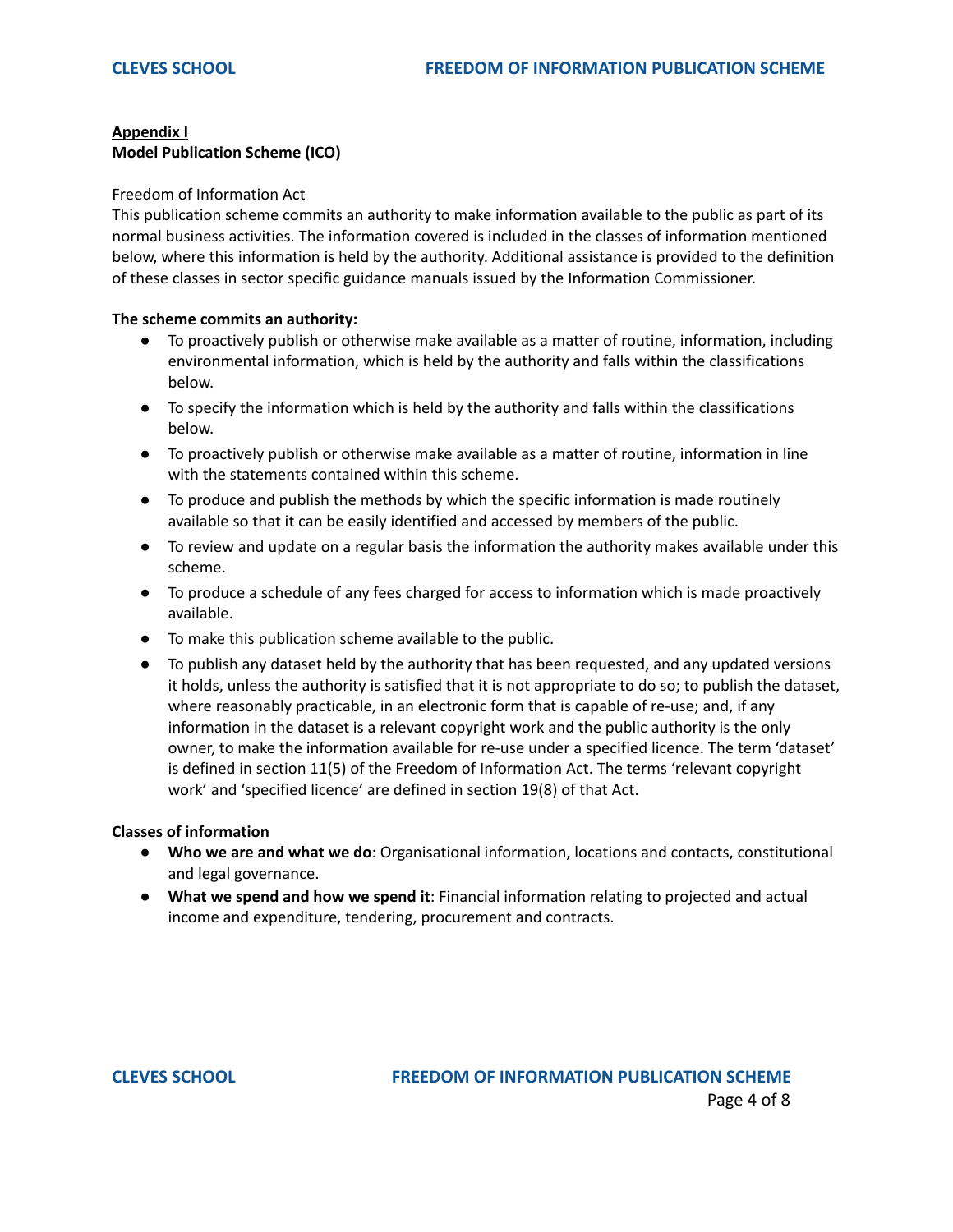#### **The method by which information published under this scheme will be made available**

The authority will indicate clearly to the public what information is covered by this scheme and how it can be obtained.

Where it is within the capability of a public authority, information will be provided on a website. Where it is impracticable to make information available on a website or when an individual does not wish to access the information by the website, a public authority will indicate how information can be obtained by other means and provide it by those means.

In exceptional circumstances some information may be available only by viewing in person. Where this manner is specified, contact details will be provided. An appointment to view the information will be arranged within a reasonable timescale.

Information will be provided in the language in which it is held or in such other language that is legally required. Where an authority is legally required to translate any information, it will do so. Obligations under disability and discrimination legislation and any other legislation to provide information in other forms and formats will be adhered to when providing information in accordance with this scheme.

#### **Charges which may be made for information published under this scheme**

The purpose of this scheme is to make the maximum amount of information readily available at minimum inconvenience and cost to the public. Charges made by the authority for routinely published material will be justified and transparent and kept to a minimum.

Material which is published and accessed on a website will be provided free of charge.

Charges may be made for information subject to a charging regime specified by Parliament.

Charges may be made for actual disbursements incurred such as:

- photocopying
- postage and packaging
- the costs directly incurred as a result of viewing information

Charges may also be made for information provided under this scheme where they are legally authorised, they are in all the circumstances, including the general principles of the right of access to information held by public authorities, justified and are in accordance with a published schedule or schedules of fees which is readily available to the public. Charges may also be made for making datasets (or parts of datasets) that are relevant copyright works available for re-use. These charges will be in accordance with either regulations made under section 11B of the Freedom of Information Act or other enactments.

If a charge is to be made, confirmation of the payment due will be given before the information is provided. Payment may be requested prior to provision of the information.

#### **Written requests**

Information held by a public authority that is not published under this scheme can be requested in writing, when its provision will be considered in accordance with the provisions of the Freedom of Information Act.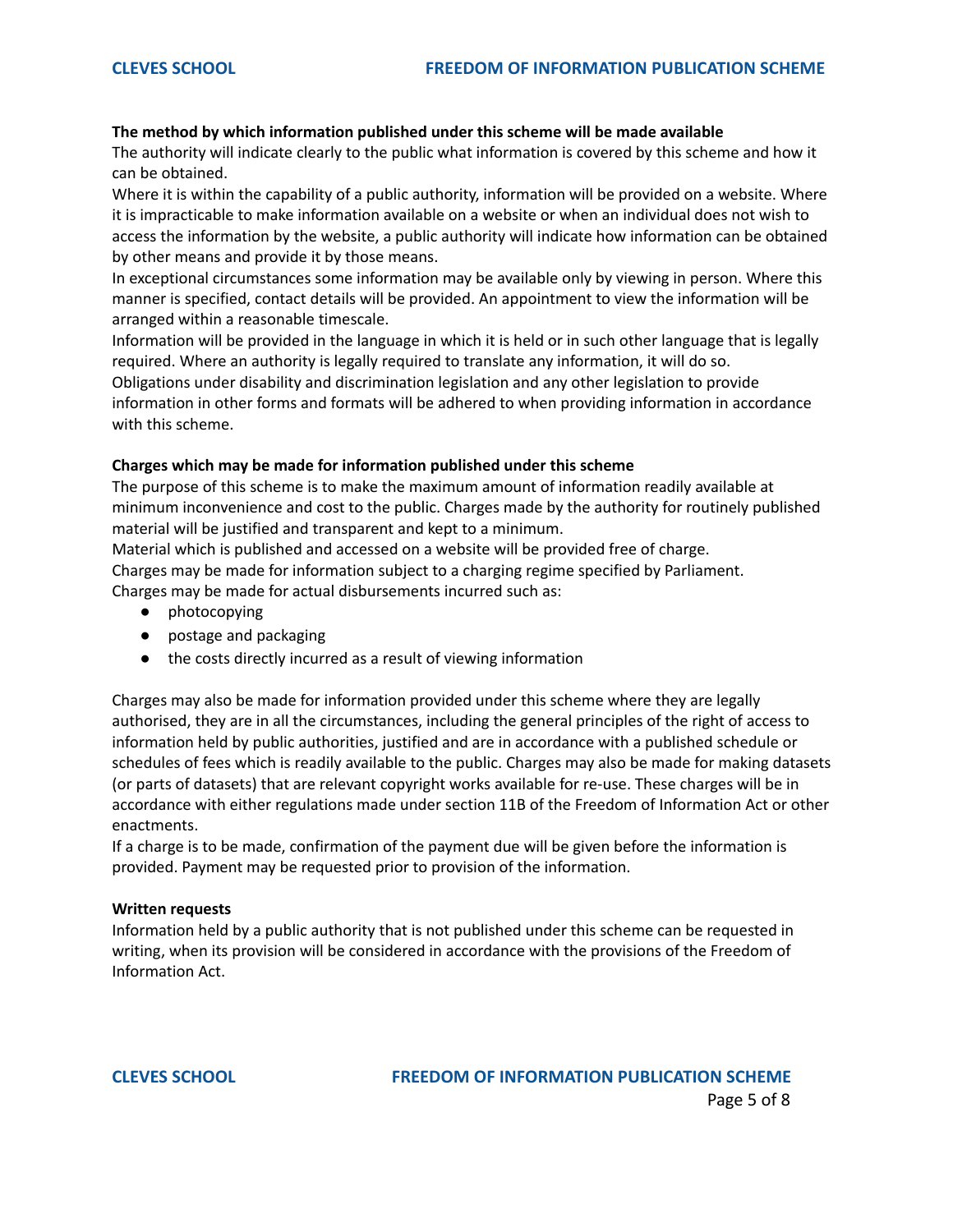#### **Appendix II**

Freedom of Information

#### **Guide to information available from Cleves School under the model publication scheme**

We attempt to make as much of our published information as possible available on our website. Where hard copy is specified below there will not normally be any charge made for providing a copy of the document. Charges will only be made if multiple copies are requested or, in the case of Board of Trustees meeting minutes, if the minutes of several meetings are requested.

| Information to be published                                                     | How to obtain the information               |  |  |  |
|---------------------------------------------------------------------------------|---------------------------------------------|--|--|--|
| Class 1: Who we are and what we do                                              |                                             |  |  |  |
| (organisational information, structures, locations and contacts)                |                                             |  |  |  |
| <b>Current information:</b>                                                     |                                             |  |  |  |
| Who's who in the school                                                         | Website                                     |  |  |  |
| Who's who on the Board of Trustees and the                                      | Website                                     |  |  |  |
| basis of their approval                                                         |                                             |  |  |  |
| Articles of association                                                         | Hard copy                                   |  |  |  |
| Funding agreement                                                               | Hard copy                                   |  |  |  |
| Contact details for the headteacher and for the                                 | Website                                     |  |  |  |
| <b>Board of Trustees</b>                                                        |                                             |  |  |  |
| School prospectus                                                               | Website or hard copy                        |  |  |  |
| Staffing structure                                                              | Website or hard copy                        |  |  |  |
| School session times and term dates                                             | Website                                     |  |  |  |
| Class 2: What we spend and how we spend it                                      |                                             |  |  |  |
| (financial information relating to actual and projected income and expenditure) |                                             |  |  |  |
| <b>Current and previous financial years:</b>                                    |                                             |  |  |  |
| Annual budget plan and financial statements                                     | Hard copy                                   |  |  |  |
| Previous year annual report and accounts                                        | Website - also available on Companies House |  |  |  |
|                                                                                 | website                                     |  |  |  |
| Financial regulations                                                           | Hard copy                                   |  |  |  |
| Capital expenditure and funding                                                 | Hard copy                                   |  |  |  |
| Projects and procurement                                                        | Hard copy                                   |  |  |  |
| Pay policy                                                                      | Hard copy                                   |  |  |  |
| Class 3: What our priorities are and how we are doing                           |                                             |  |  |  |
| (strategies and plans, performance indicators, audits, inspections and reviews) |                                             |  |  |  |
| <b>Current information:</b>                                                     |                                             |  |  |  |
| Government supplied data including the latest                                   | Website or hard copy                        |  |  |  |
| Ofsted report and attainment data                                               |                                             |  |  |  |
| School development plan                                                         | Hard copy                                   |  |  |  |
| Audit findings report (previous financial year)                                 | Hard copy                                   |  |  |  |
| Performance management policy and procedures adopted by the Board of Trustees   |                                             |  |  |  |
| <b>Class 4: How we make decisions</b>                                           |                                             |  |  |  |
| (decision making processes and records of decisions)                            |                                             |  |  |  |
| <b>Current and previous 3 years information:</b>                                |                                             |  |  |  |

## **CLEVES SCHOOL FREEDOM OF INFORMATION PUBLICATION SCHEME**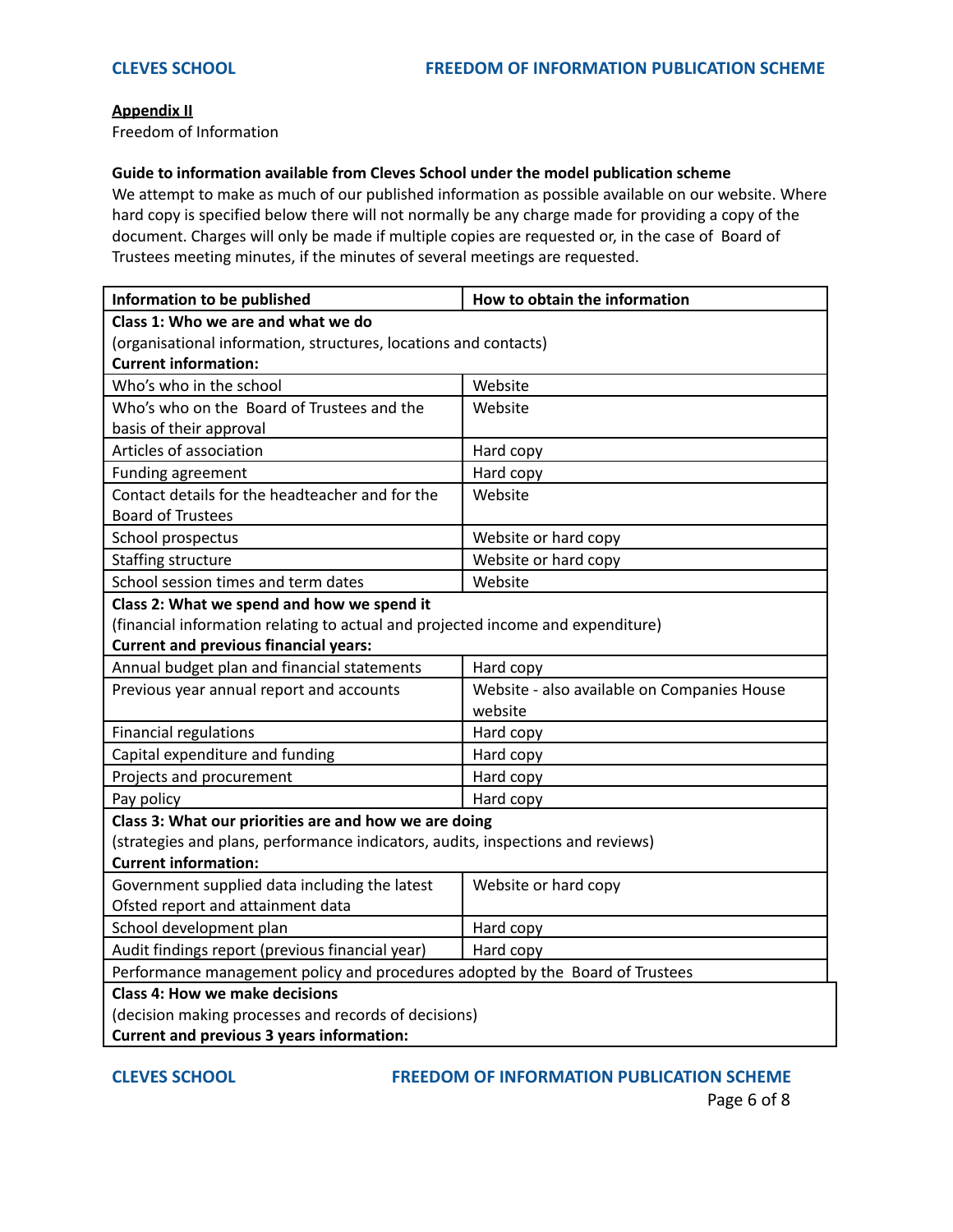| <b>CLEVES SCHOOL</b><br><b>FREEDOM OF INFORMATION PUBLICATION SCHEME</b>                                                                    |                                              |  |  |  |
|---------------------------------------------------------------------------------------------------------------------------------------------|----------------------------------------------|--|--|--|
| Admissions policy / decisions (not individual<br>admission decisions)                                                                       | Website or hard copy                         |  |  |  |
| Agendas of Board of Trustees meetings and<br>committee meetings                                                                             | Hard copy                                    |  |  |  |
| Minutes of Board of Trustees meetings and                                                                                                   | Hard copy                                    |  |  |  |
| committee meetings (excluding information that                                                                                              |                                              |  |  |  |
| is properly noted as confidential to the meetings)                                                                                          |                                              |  |  |  |
| <b>Class 5: Our policies and procedures</b>                                                                                                 |                                              |  |  |  |
| (current written protocols, policies and procedures for delivering our functions and responsibilities)                                      |                                              |  |  |  |
| <b>Current information:</b>                                                                                                                 |                                              |  |  |  |
| School policies, including:                                                                                                                 | Website or hard copy                         |  |  |  |
| Charging and remissions policy                                                                                                              |                                              |  |  |  |
| Data protection policy                                                                                                                      |                                              |  |  |  |
| Health and safety policy                                                                                                                    |                                              |  |  |  |
| Freedom of information publication scheme                                                                                                   |                                              |  |  |  |
| Complaints procedure                                                                                                                        |                                              |  |  |  |
| Gifts and hospitality policy                                                                                                                |                                              |  |  |  |
| Employment related policies, including:                                                                                                     | Website or hard copy                         |  |  |  |
| Safer recruitment policy                                                                                                                    |                                              |  |  |  |
| Pay policy<br>Performance appraisal policy                                                                                                  |                                              |  |  |  |
| Staff capability policy                                                                                                                     |                                              |  |  |  |
| Disciplinary and grievance policies / procedures                                                                                            |                                              |  |  |  |
| Staff expenses policy                                                                                                                       |                                              |  |  |  |
| Pupil and curriculum policies, including:                                                                                                   | Website or hard copy                         |  |  |  |
| Home - school agreement                                                                                                                     |                                              |  |  |  |
| Behaviour policy                                                                                                                            |                                              |  |  |  |
| Sex and relationships policy                                                                                                                |                                              |  |  |  |
| <b>SEND Policy</b>                                                                                                                          |                                              |  |  |  |
| Accessibility plan                                                                                                                          |                                              |  |  |  |
| Child protection policy / procedures                                                                                                        |                                              |  |  |  |
| <b>Collective Worship</b>                                                                                                                   |                                              |  |  |  |
| <b>Class 6: Lists and registers</b>                                                                                                         |                                              |  |  |  |
| (Information held in registers required by law and other lists and registers relating to our functions)<br><b>Current information only:</b> |                                              |  |  |  |
| Asset register                                                                                                                              | Available to view in school                  |  |  |  |
| Any information the school is legally required to                                                                                           | Hard $copy$ – some may only be available for |  |  |  |
| hold in publicly available registers (this does not                                                                                         | viewing in school                            |  |  |  |
| include attendance registers)                                                                                                               |                                              |  |  |  |
| Disclosure logs                                                                                                                             | Available to view in school                  |  |  |  |
| Curriculum circulars and statutory instruments                                                                                              | Available to view in school                  |  |  |  |
| Class 7: The services we offer                                                                                                              |                                              |  |  |  |
| (services we offer including leaflets, guidance and newsletters)                                                                            |                                              |  |  |  |
| <b>Current information only:</b>                                                                                                            |                                              |  |  |  |
| School publications, leaflets and letters                                                                                                   | Website or hard copy                         |  |  |  |
| School lunches menu                                                                                                                         | Website or hard copy                         |  |  |  |

**CLEVES SCHOOL FREEDOM OF INFORMATION PUBLICATION SCHEME**